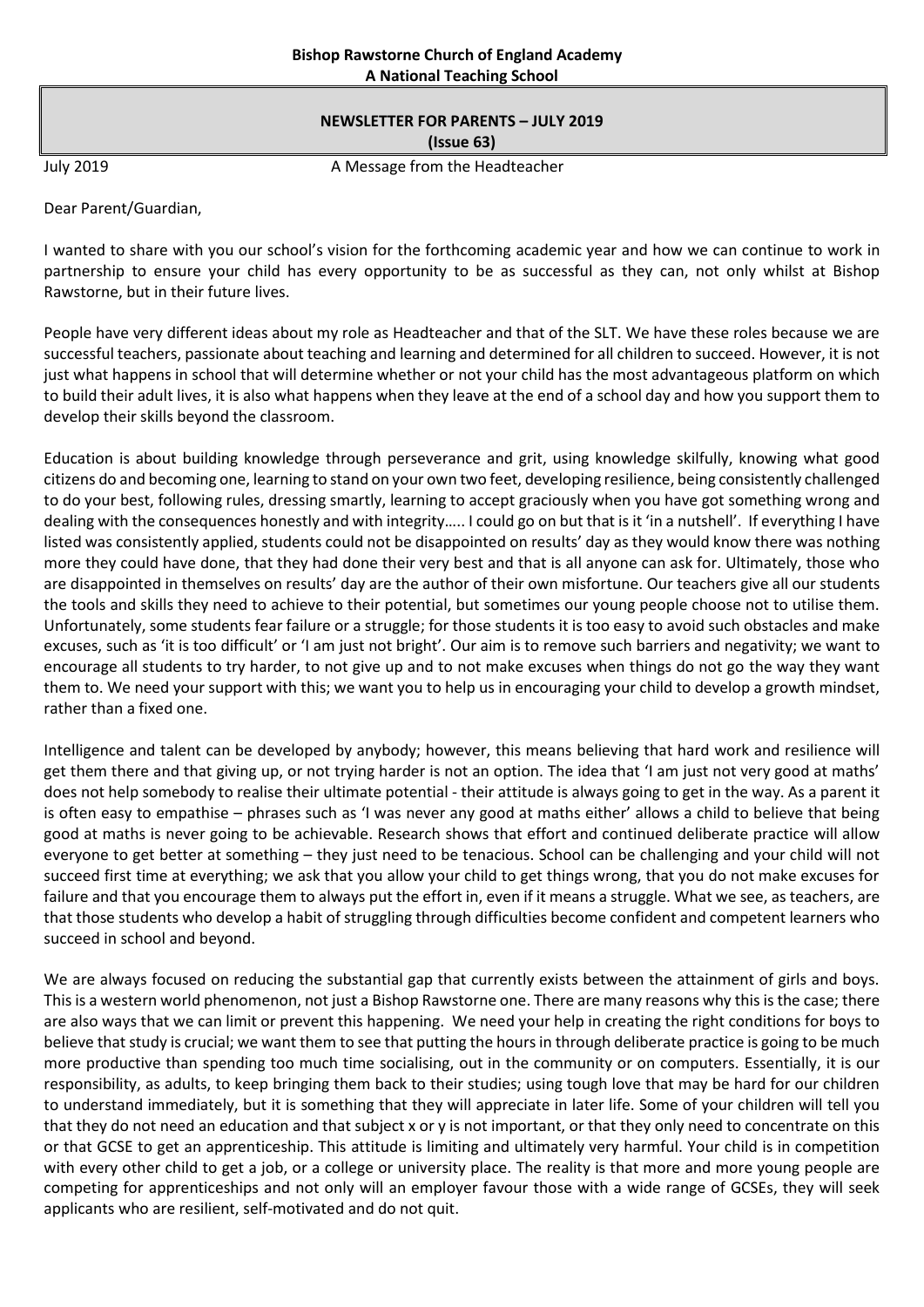We have experienced children being allowed to grow up too quickly. Being a parent has its challenges and it can be difficult to say no and tough to determine the right balance, especially when your child tells you that other parents are doing things differently. However, the evidence is clear - our students leave school with substantially higher grades when they do not dictate the rules in the household, or at school. The 'party goers' and the 'street wanderers' do not perform as well as other students academically so please ensure that this does not become an issue, or a normalised culture within your family and the wider community. Structure and routine are key to ensuring that your child gets into good learning habits. I know that many of you are already successfully applying these approaches and will continue to act on the advice we offer. I thank you for allowing us to be able to focus for the most part on teaching and for making our school such a wonderful place to be.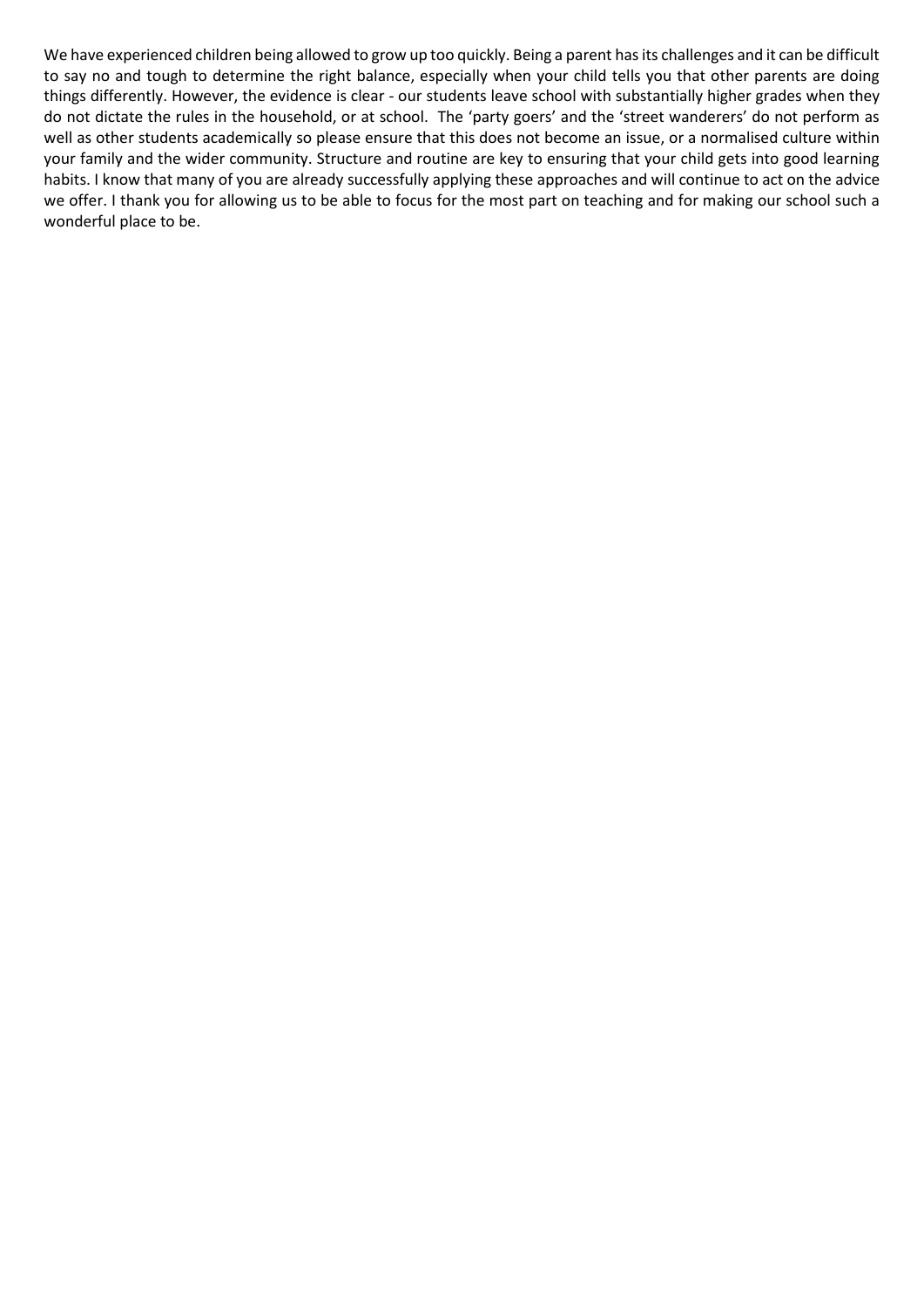One aspect of school that is challenging and often baffling, both for parents and students, are target grades. These are determined by your child's SATs scores and use probability to work out what children, who achieved the same SATs scores, went on to achieve in subjects at GCSE. A target grade does not necessarily reflect character and a determination to work hard and succeed. We have therefore decided to revise our target setting procedure; we are going to indicate the minimum targets that your child should be achieving. These are not fixed, and we would expect your child, through hard work, perseverance and a good attitude, to be able to achieve even higher grades. My ambition at Bishop Rawstorne is for this perseverance and desire to succeed to become the norm.

Please remember one thing, everyone at Bishop Rawstorne wants the very best outcomes for your child. We will never give up, but to do this very challenging job as well as we can, we need you to believe your child's education is the most important gift we can give them. If we are going to prepare them fully for the ever more complex adult world they are going to inhabit in the future, then they are going to need every advantage that a first-class education can give them.

Finally, we are going to be running sessions over the next academic year to help you to support your child and would

encourage you to attend.

Mr P Cowley Headteacher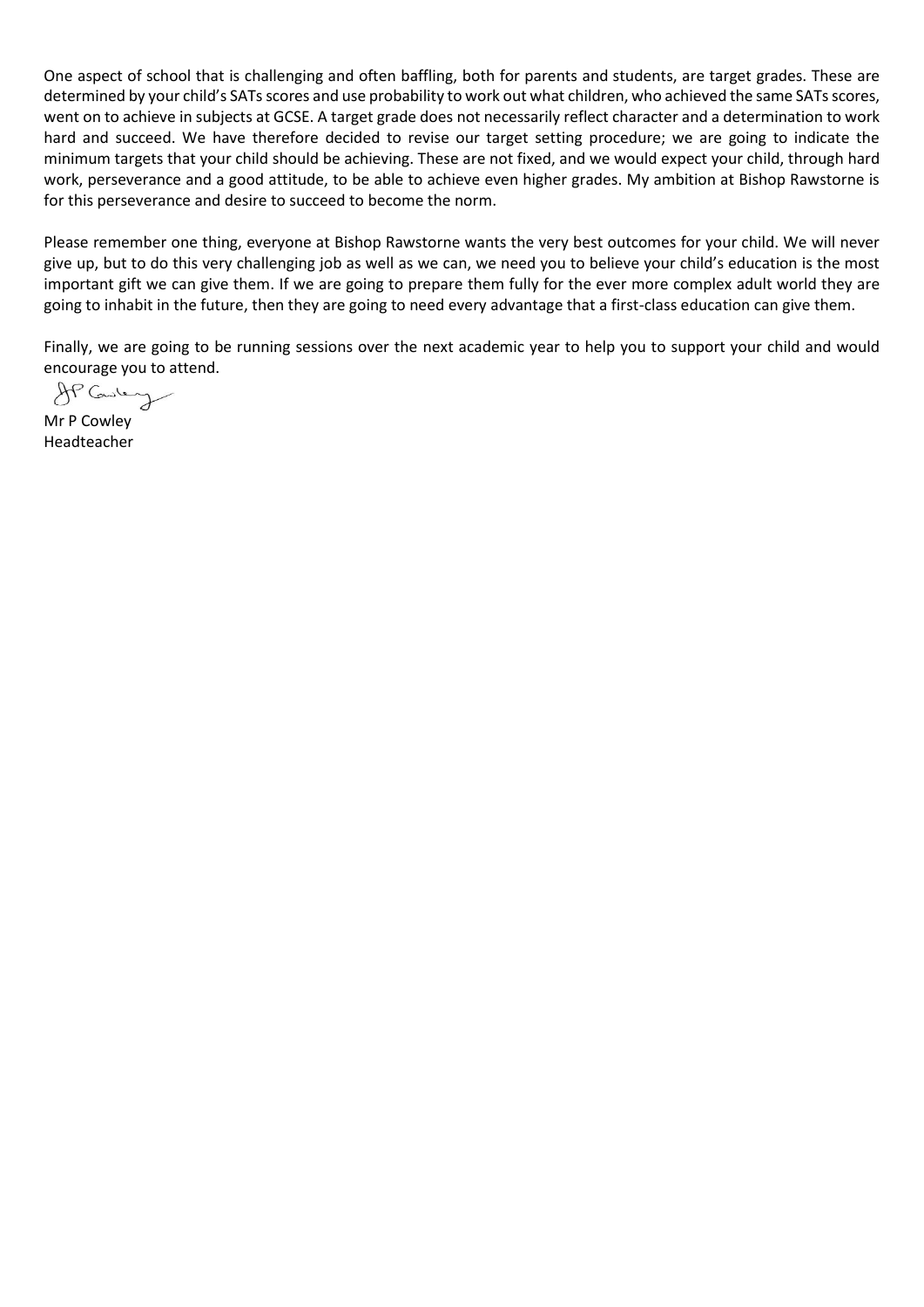# **UNIFORM/EQUIPMENT**

From 28 August 2019, students will be required to bring in specific equipment for learning, as mentioned by their tutors.

Our uniform policy can also be found under the parents' section of the school website. Below is a list of uniform items your child will need. The aim is to be comfortable, economical, smart and practical for daily school activities. School dress is an outward sign of our belonging to Bishop Rawstorne. Students are expected to wear full uniform at all times with pride. They act as ambassadors for the school and their dress, both in school and to and from school, should be of the highest order. Uniform supplies can be obtained from 'Favourites', Town Road, Croston.

For health and safety reasons, no jewellery is allowed. A cross may be worn if tucked into a shirt. No make-up, false tan, false nails, nail varnish or body piercing are allowed.

Students must ensure that hair is of one natural colour at all times. Hair should have no bright or extreme colourings. Long hair should be tied back away from the face at all times (both boys and girls). No shavings etchings or extreme styling will be tolerated and hair must be no shorter than a Grade 2 and blended. If parents are unsure, we strongly advise you to contact the group tutor in the first instance. Any contravention of the school policy with regards to uniform and personal appearance will necessitate sanctions being imposed as appropriate.

Outdoor coats should be plain navy blue or black only, no fur jackets, sweatshirts, denim jackets, hooded tops, band jackets, tracksuit tops or any other 'fashion' coats are allowed as outdoor coats. Plain dark-coloured scarves can be worn during inclement weather but should not be worn inside the school buildings.

# **PLEASE REFER TO THE WEBSITE IF YOU ARE UNSURE ABOUT THE STANDARDS REGARDING EQUIPMENT AND UNIFORM**

# **Mobile Phones**

Mobile phones must remain switched off during the school day. Any students using a mobile phone without the express permission of staff will have it confiscated and it will remain at the office for collection at the end of the day. A second confiscation will result in home contact and a third means a parent will need to come to collect it on behalf of the student. As well as this we would like to clarify that Smartwatches, that link to phones via Bluetooth, are not acceptable in school in any circumstances.

# **Attendance**

As I write this with one week of school time to go we have over 100 students in the school that have managed to achieve 100% attendance for the school year. This is a fantastic achievement for our students, and also for the school. As well as this we have over 400 children that have achieved over 97% which is the school target. This is again a phenomenal achievement and something that the school is very proud of. We know that this also comes from you as parents as you are the ones to cajole and persuade your young people into school even when they may be feeling a little under the weather.

Can I also mention the Unauthorised Absence mark that we use in school. Where no medical evidence is available OR on a day following a school residential, or if there has been a period of medical time off and students are dropping down to the danger area of 93% we will often mark a student as having unauthorised absence. In the vast majority of cases this is nothing to worry unduly about – it just means that with no documentation evident we cannot legitimately authorise that time off school. If this is a very infrequent mark for you as a parent then it is nothing to get anxious about – it's when the unauthorised absence stack up to 10 sessions in a term or 14 over 2 terms that there can be a problem. A lot of schools unauthorise every absence that a child has unless there is a doctor's letter. Bishop Rawstorne is as flexible as can be but still unauthorised absences do happen.

# **Parental Contact**

Please do not contact staff directly after 6.00pm on week nights or at all during the weekend as they will not be available to deal with any matters arising until the next working day. This is in line with the school's policy on email usage that is followed by the staff. All communication will be dealt with sensitively and courteously and that is our reciprocal expectation.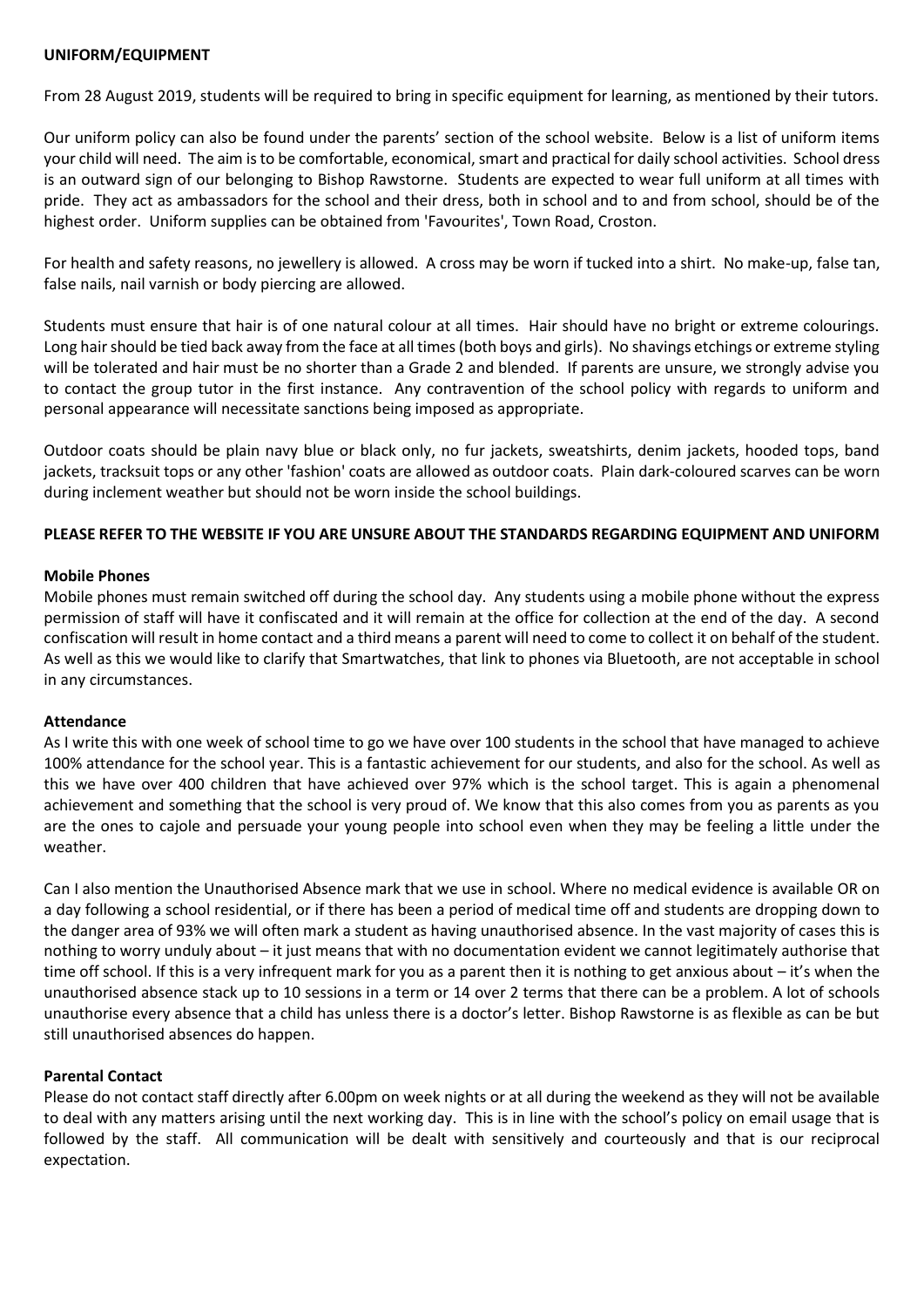### **Farewells and Thanks**

At the end of another academic year we say our farewells and give thanks for the contributions made by staff moving on to new challenges. Mr Cook-Allison trained with us on the School Direct programme and has been with us in Science for the last 12



months. His fresh, innovative teaching and capacity to form outstanding relationships stand him in good stead for a long career in the profession. Mrs Qureshi has covered for Miss Robinson in Religious Education since August of last year and has done a great job, proving herself popular with our students. Miss Williams, our Inclusion Officer is leaving her role after a very successful year in post. She is popular with students and staff and is always willing to support those around her. She remains with us on our School Direct programme, which she begins in September. All have made a significant contribution to the life of our Christian community and we wish them our heartfelt best wishes for the future

### **Initial Teacher Training with Bishop Rawstorne School Direct**

Bishop Rawstorne is an outstanding lead teaching school that has made a significant contribution to training 'teachers of tomorrow' over a number of years. We are at the cutting edge of leading practice and with an established and every growing (initial teacher training) partnership of carefully selected schools our trainee teachers are guaranteed support and guidance from experienced practitioners. Moreover our personalised programme means that we are able to offer a wide range of opportunities and school based experiences that will help ensure employability, retention in the profession and accelerated advancement.

If you, or anyone you know, is interested in a career in teaching, please contact Helen Winter (Director of Teaching School) [hwinter@bishopr.co.uk](mailto:hwinter@bishopr.co.uk) or see our website for further information [www.redtrosetsa.co.uk](http://www.redtrosetsa.co.uk/)

### **Year 9 Mentors**

Many thanks to all the Year 9 students who applied to act as Mentors to our Year 7s next year. We had **52** applications for 12 positions so it was a very difficult task trying to choose the successful candidates! Many of our older students have

benefited greatly from the Mentors that helped them to settle at Bishops, and this year's Mentors have already done a fantastic job on the New Intake Evening and the Taster Day. Taster Day seemed to be thoroughly enjoyed by the Year 6



children as they experienced a range of lessons and started to get to know their Tutors and the rest of their Tutor Group. We look forward to welcoming them fully in August. The following Year 9s have shown themselves to be confident, caring and wonderful ambassadors of our community:

Bradley Hodges, Molly Furzeman, Aiden Banks, Ella Whittle, Maria Forie, Owen Jenkinson, Josh Geary, Isobel Joyce, Hattie Derbyshire, Will Boardman, Havana Hackney and Sam Horrocks.

#### **Prom 2019**

Over 150 students has a wonderful night at the DW stadium in Wigan. Parents and friends turned out in their hundreds to see the arrivals, after which students had 'mocktails' and

photographs taken.



Following the three course meal there was plenty of dancing and the evening finished with a fantastic firework display.

We say 'Goodbye' and Good Luck' to our class of 2019 and wish them well in the future.

### **Cake Bake**

Year 7 and 8 girls had great fun making fairy cakes, brownies and rocky road for our Cake Bake on 28 June. We sold the cakes the next day and made over £80 for our minibus appeal. Well done girls!



### **Sponsored Walk and School Fair**

Our annual School Fair took place on Friday 12 July. This was our last non- uniform day of the year. The first part of the morning saw the whole school taking part in a sponsored walk around



Croston Moss, promoting healthy lifestyles and encouraging students to 'Get Active!' There were prizes on offer for the most money raised in each tutor group. All tutor groups ran a stall at the Fair and as always we had some very interesting and creative ideas. The day was finished off with a whole school assembly where we say 'Goodbye' to all students going on residential trips in the last week of term.

Please support out fundraiser, all proceeds will go to the new Bishbus Appeal.

### **Year 8 trip to Blackpool Zoo.**

This was a great opportunity for students to take learning away from the classroom. During the day, they were taught about conservation and extinction including some hands on examples. Students then had time to



explore the zoo for themselves to see the work and success that conservation can have.

### **Year 7 Jodrell Bank**

The whole of Year 7 visited Jodrell Bank. This was a packed day where they had the opportunity to see the world famous Lovell telescope, as

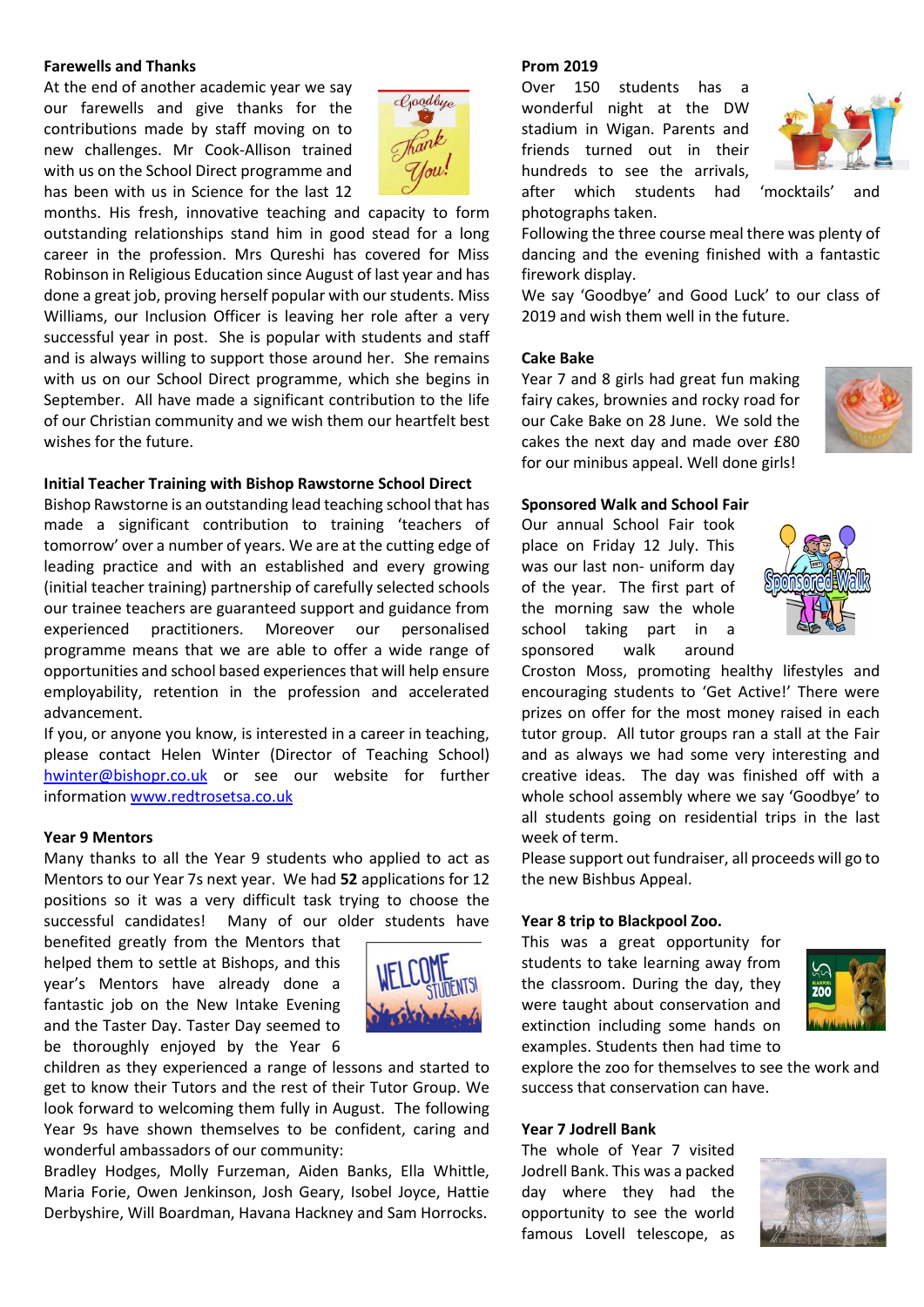well as other space related activities delivered by the institute's experts, including a Mars rover challenge and learning about Newton's laws and satellites.

### **Space Day**

Year 7 were off timetable to **subsequentially** spend the day in Science learning  $\Box$  about about space. The day included various activities including guest  $\mathbf{s}$  speaker Dennis Ashton (author of Stars **and** and Planets), and a step inside the



amazing indoor planetarium and much more, such as making rockets, observing actual moon rocks from the Apollo missions and meteorites plus the Mars lander challenge.

### **Dissection Club**

This Summer term saw the start of the Dissection Club. The club which ran for five weeks, was regularly attended by a group of Year 9 and 10 students. Over



the weeks, the students have learnt how to use sutures to stitch different stitch types and how to use suturing equipment. Can I thank Abbeydale Veterinary Practice, Blackburn, for the lone of forceps, needle holders and sutures. The students put their newly acquired skills to the test when stitching hearts back together following a heart dissection. It was great to see how the students took to this and showed great dexterity and skill. The group have also dissected locusts, fish and lungs. Over the weeks the students have learnt many new skills, appreciated the anatomy of different animal groups and given them an insight into biological science post GCSE.

# **Year 9 Science Careers Talk**

On Thursday 27 June all Year 9 received a talk from West Lancashire College about studying Science post-16 and what careers this could lead to. As well as Science based apprenticeships and Btecs, particular emphasis was given to their new medical school which opens September 2019.

#### **Introduction to Science**

In June pupils from Parbold Douglas enjoyed a visit from Mr Tye, Dr Aston and Miss Mercer. They were amazed by some exciting science demonstrations and then worked together as Forensic Scientists to solve a crime!



# **The Sun Will Come Out Tomorrow! – Annie Production**

On Wednesday 10 until Saturday 13 July, Libby Smith-Hughes (8A) starred as Annie at Chorley Little Theatre's production of 'Annie.' Performing to packed audiences



every night, this has been a massive achievement for Libby. Other students involved in the production are Hayley Gaskell in Year 9. Both Libby and Hayley wowed the audiences with their exceptional singing and acting skills and proven to be superb ambassadors for the school showing commitment, resilience and determination in their respective roles. Libby and Hayley both take GCSE Drama at Bishop Rawstorne and participate in two productions annually as part of Chorley Youth Theatre. This is a voluntary-funded project, established in the 1980s and many of the students go on to study acting and musical theatre at university and into the professional performance industries.

# **Volunteers**

The Modern Foreign Languages department would like to express its thanks to our volunteers Philip Bell, Anne Rawlinson, Kelly Quinn, Anne



Kidd, Eloise Frost, Mark Power, Jenna Stout, Adam Gregson and Sophie Worsley who gave up their valuable time to do speaking practice with our GCSE French, German and Spanish students throughout the last academic year. We are extremely grateful for all their hard work and support in assisting our students in improving their speaking skills. We would love to hear from anyone with language skills in French, German and Spanish who could assist next year's GCSE students with speaking practice – please contact Mrs Kate Lawley, Curriculum Leader for Languages, on the school telephone number 01772 600349 or via emai[l klawley@bishopr.co.uk](mailto:klawley@bishopr.co.uk)

# **English: Young Writer's Mission Catastrophe - Stories from Lancashire**  Congratulations to all of the Year 7 and

8 students who were chosen to be published in this year's collection of



mini-saga books. The stories were first-rate, actionpacked, and enthralling. Additionally, many thanks to all those students who entered the competition – your creative efforts were exemplary! Well done and remember to keep writing stories!

Don't forget to visit the young writer's website for free writing resources, including author fact packs, book reviews and creative activity packs: [www.youngwriters.co.uk/activities](http://www.youngwriters.co.uk/activities)

### **Summer Reading**

Well done on all your fantastic work reading at home this year – you should be proud of yourselves! Keep recording all



of the reading you complete this summer. Put this onto a reading card and return to school to gain points from your new English teacher at the end of August. Make sure you collect a new reading card before you leave for summer. Finally, why not challenge yourself to read something different this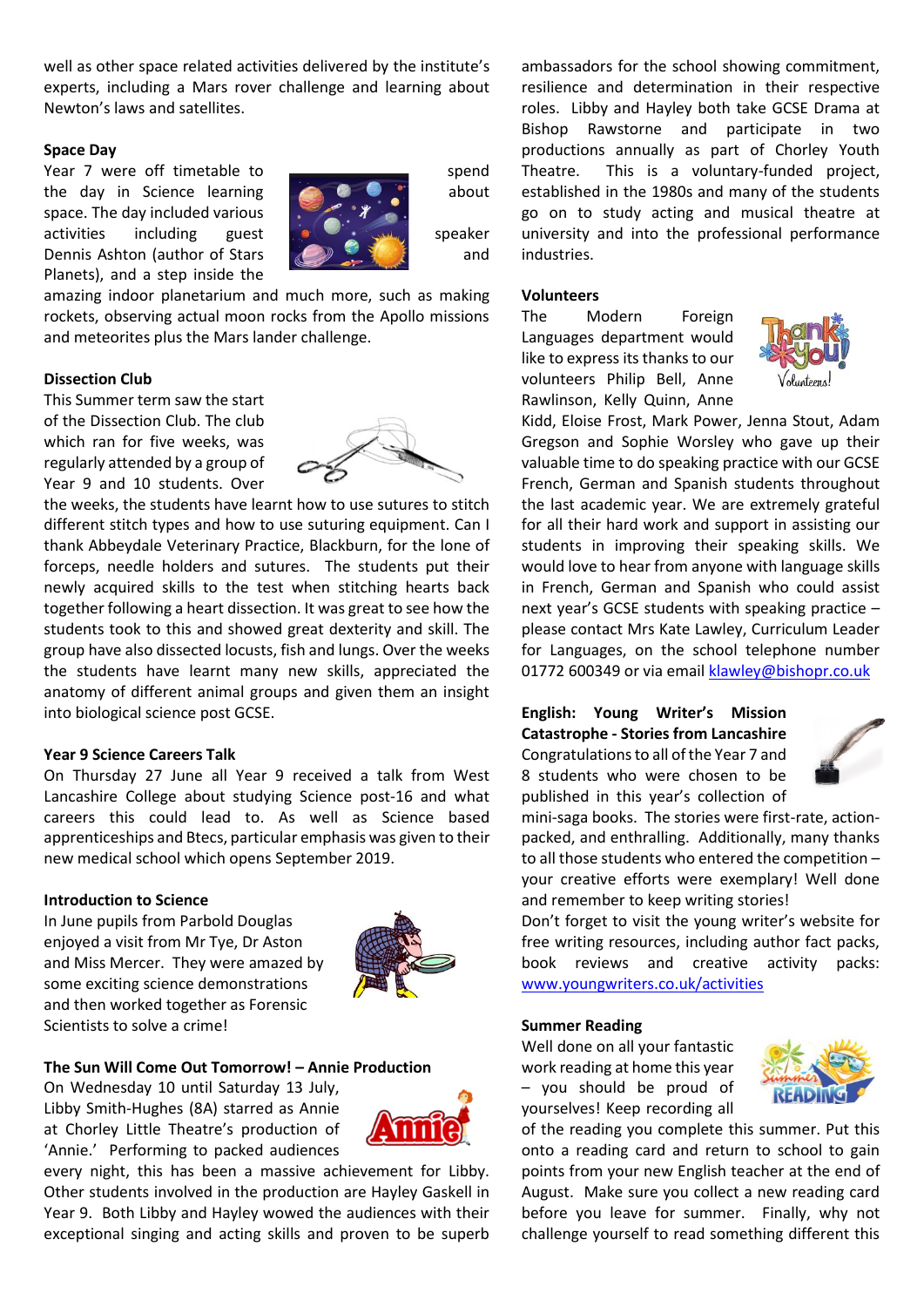summer – visit a local library, or go online to visit book shop websites for recommendations. Remember that the reading material you select needs to grow as you grow!

### **Library Recommended Reads**

Recommended Reading for Years 7 & 8: Noughts and Crosses - Malorie Blackman The Boy in the Striped Pyjamas - John Boyne The Fault in our Stars - John Green

The Curious Incident of the Dog in the Night-Time - Mark Haddon Wonder - R J Palacio The Book Thief - Marcus Zusak Alex Rider - Anthony Horowitz (Series) Gone - Michael Grant (Series) The Hunger Games - Suzanne Collins (Series) Skellig - David Almond The Mortal Instruments - Cassandra Clare (Series) The Maze Runner - James Dashner (Series) Skulduggery Pleasant - Derek Landy (series) A Monster Calls - Patrick Ness (Trilogy) Holes - Louis Sachar Pride and Prejudice - Jane Austen The Lie Tree - Frances Hardinge The Book of Dust - Philip Pullman

# **ECO Club**

The school garden has undergone some refurbishment, the old flower beds were replaced with eight smaller ones which are much more manageable to maintain. We also received some donations of furniture

which have been put in the garden. The Eco Club planted herbs and vegetables in spring and we hope to harvest our produce soon. Dr Aston, along with members of the Eco Club, has built a bug house for the garden. We will be monitoring this closely to see what creatures are living in it.

# **Germany Trip**

Students from Years 8, 9 and 10 are coming towards the end of their visit to the Rhineland area of Germany. 90 students and 9 members of staff led by Miss Palmer and Mr Rawlinson have embraced the culture and language of the area with visits to Boppard, St.Goar, Düsseldorf, Koblenz, the Formula One



circuit at the Nurburgring and the students' highlight, a visit to the Phantasialand theme park in Bruhl. As usual our students have been fine ambassadors for Bishop Rawstorne and you can follow their journey on the school's Facebook page.

### **Year 7 French Residential**

Dating back over 20 years, the Year 7 Residential Trip to France has been an opportunity to provide our young students with a unique life experience, being away from their families and having a greater degree of independence than they have had before.

Primarily an outdoor adventure trip, students take part in a range of water sports and walking activities,

along with a visit to the historic and culturally rich Mont St. Michel, before moving on to the thrills of Disneyland Paris. This year Miss Huyton, Mr Edwards,



Mrs Brady, Mr Bushell have taken 40 students to Brtittanny who are once again enjoying la vie francaise as so many other former students of Bishop Rawstorne have done. For further information why not follow the trip on Facebook.

### **Year 10 Geography Trip to Iceland**



The Geography department went to Iceland again this year, everyone had a great time and it was our warmest trip yet! We climbed glaciers, crossed tectonic plates, scaled volcanoes and swam in warm geothermal waters.

#### **Cricket**

Just to let you all know our under 13 indoor cricket team won the Lancashire County Cricket Club indoor competition at Bolton Arena. After two local competitions and a regional



competition, the team beat Lancaster RGS in a very close final. Captained by Summer Carrington, the team, Zach Barker, Daniel Golding, Miller Childs, Matt Bromley, Reiss Carrington, Max Barker, Will Hailwood and Max Green bowled and fielded brilliantly throughout the tournament. A resilient batting performance by Daniel Golding in the final saw us turn probable defeat into a great fightback win with, 4 balls and 2 wickets to spare! The team were a credit to Bishop Rawstorne and received plenty of praise from the Lancashire CCC Staff present.

# **Year 10 Football**

Bishop Rawstorne Year 10 football team won the Lancashire

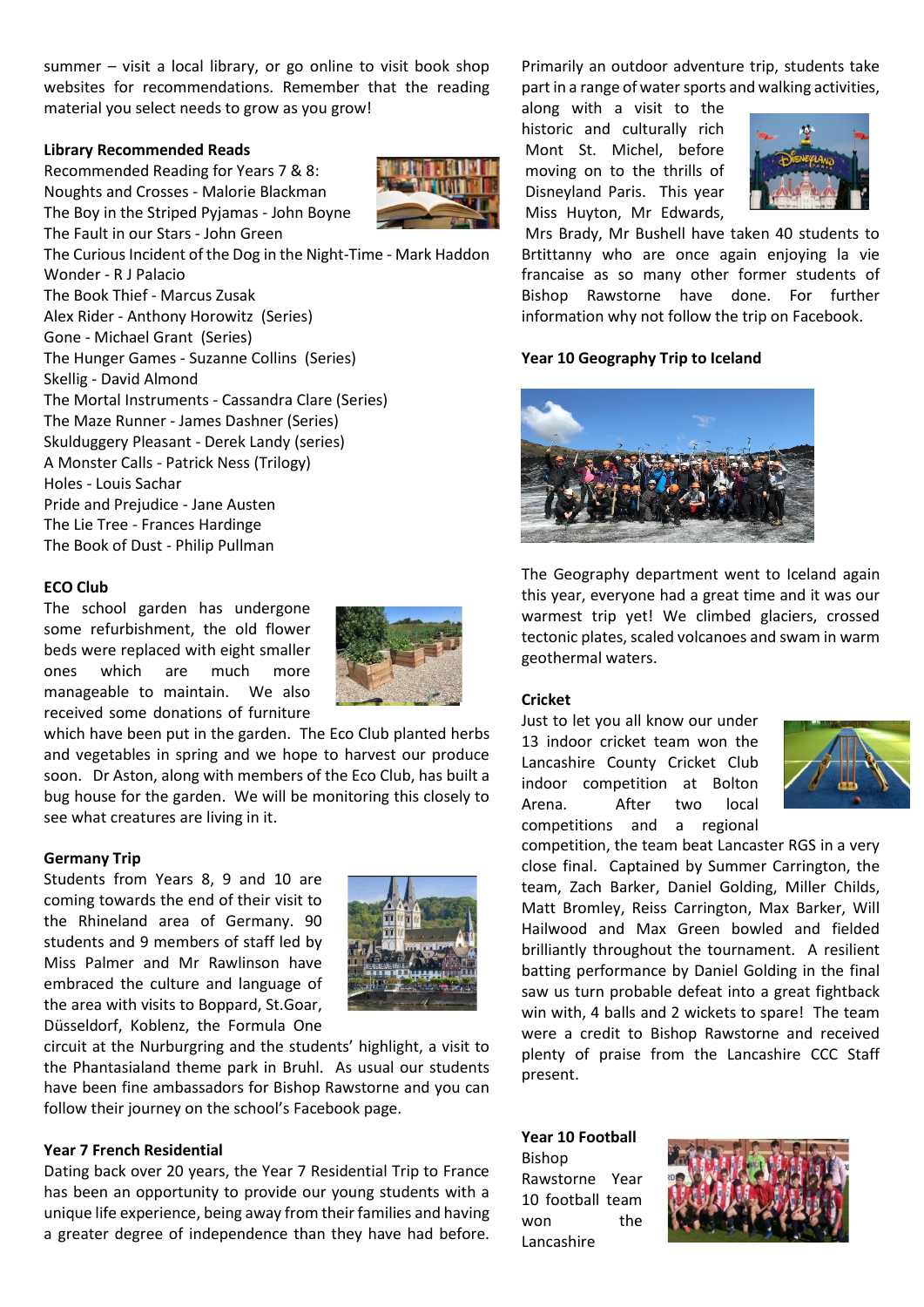Schools Under 15s competition, the score line of 2-1 made it a close game. The whole squad did so well to come back from last year's defeat on penalties, to win this year beating some very strong schools along the way. They have worked so hard over the year both in school and out and fully deserved this success. It's very hard to pick out individuals as they play so well as a team – 2 goals from Charlie Simmons, Harry Rolls (playing out of position) and Finn Perritt leading the side as their captain.

# **Swimming**

Earlier in the year, we had the pleasure of taking some of our



students to the Chorley Swimming gala, which we won! The students were fantastic throughout, supporting and encouraging one another during the competition, and it was great to see some of the students who don't always

represent the school getting the opportunity to do so. Congratulations and well done to the following students who took part:

Year 7 - Harriette Cooper, Ella Blundell, Hannah Culshaw, Safia Brophy

Year 8 - Ben Starkey, James Baybutt, Rob Littler, Jack Hepplestone, Heidi Hailwood, Amelie Elliot

Year 9 - Francesca Armstrong, Ella Falkingham

Year 10 - Luke Falkingham, Will Whittingham, Ed Whittingham,

Year 11 - Liam Hardman, Lydia Thompson, Emily Taylor, Chloe Jackson

# **More Under 13 cricket success!**

Congratulations to the u13s cricket squad for winning the Lancashire Schools Cricket Plate Competition. With wins over Ormskirk, Walkden and Pendle Vale on the way to the final at Spring View CC, the team put on a confident performance to



beat Broughton. Dan Golding and Reiss Carrington led with the bat, ably supported by the rest of the team to post a useful total of 161 from 30 overs of consistently accurate Broughton bowling.



After a substantial lunch, Bishop Rawstorne claimed early wickets to put the opposition under pressure. Summer Carrington and Dan Golding claimed most of the wickets and were well backed up by Zach Barker, Lewis McKinnon and some tight fielding. We came out comfortable victors in the end

of a warm afternoon's cricket, played with a fantastic spirit and great sportsmanship throughout.

Both teams were wonderful ambassadors for their schools and cricket.

# **REMINDERS**

### **Updated Contacts**

Please ensure that school is provided with any changes to your data. Addresses, work phone numbers, and mobile phone numbers are updated so that we are able to make contact should an issue occur in school. Also, please ensure that email addresses are kept up to date to enable you to receive information and to enable you to access the parental app.

### **Seatbelts on school buses**

Could we please ask parents to remind all students who travel to and from school on a bus that they must wear their seatbelts at all times.



# **Medication**

Should it be necessary for a student to bring medication into school they must hand it into the Mrs Ball, in Room A3, immediately upon arrival. It is

the student's responsibility to call at room A3, at the appropriate time, to take the medication. We also ask that parents supply instructions of the times at which the medication is to be taken. Under no

circumstances must a student carry medication around with them whilst in school.